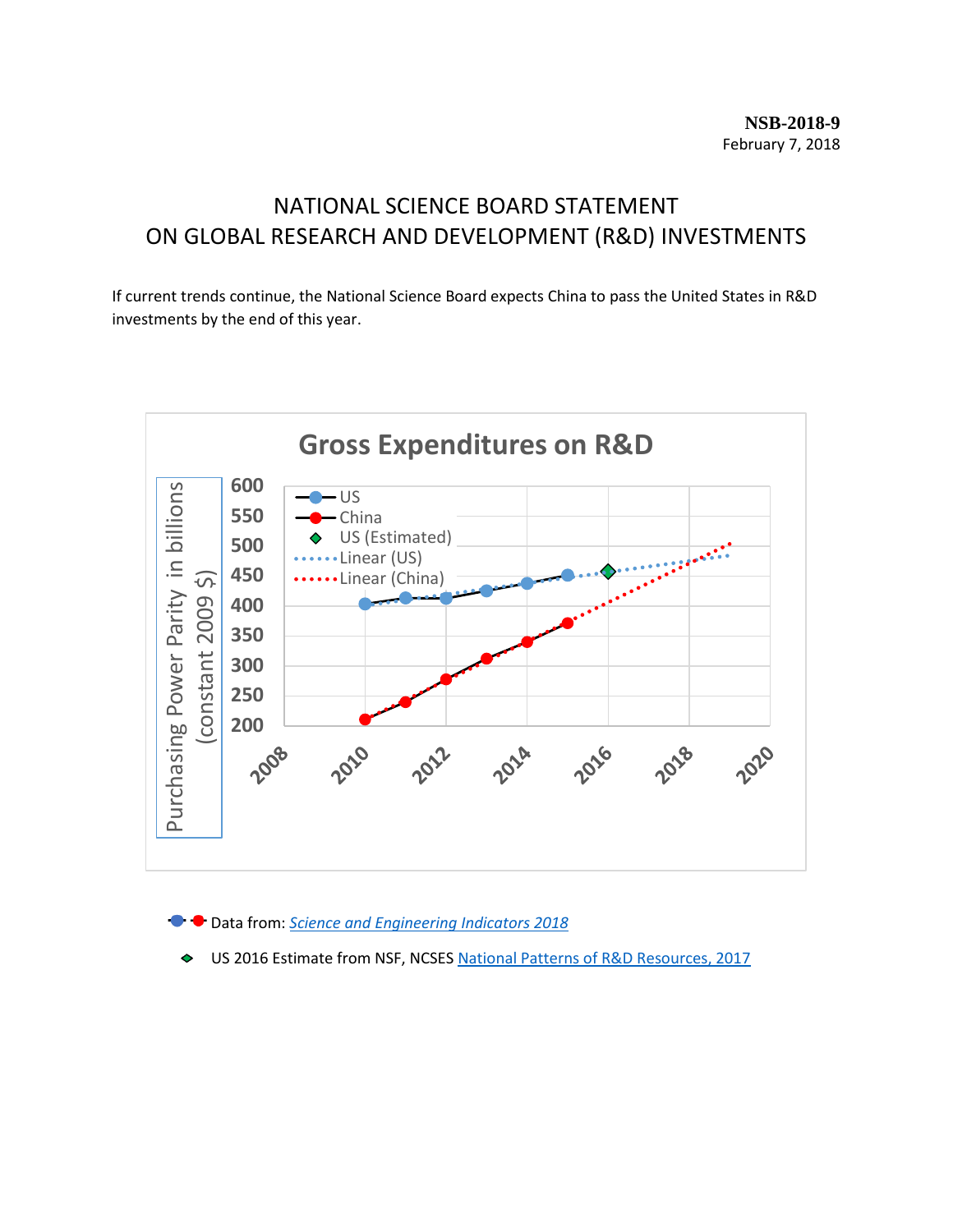## **Maria T. Zuber**, *Chair*

Vice President for Research and E.A. Griswold Professor of Geophysics, Massachusetts Institute of Technology, Cambridge

## **Diane L. Souvaine**, *Vice Chair*

Senior Advisor to the Provost and Professor of Computer Science and Mathematics Tufts University, Medford, **Massachusetts** 

# **John L. Anderson**

Professor of Chemical Engineering, Illinois Institute of Technology, Chicago

## **Deborah L. Ball**

William H. William H. Payne Collegiate Professor of Education and Arthur F. Thurnau Professor, University of Michigan, Ann Arbor

#### **Roger N. Beachy**

Professor Emeritus of Biology Washington University, St. Louis, Missouri

#### **Arthur Bienenstock**

Professor Emeritus of Photon Science, Stanford University, California

# **Vinton G. Cerf** Vice President and Chief Internet

Evangelist, Google

# **Vicki L. Chandler**

Dean of Natural Sciences Minerva Schools at KGI, San Francisco, California

## **James S. Jackson**

Daniel Katz Distinguished University Professor of Psychology, Professor of Afroamerican and African Studies, and Director and Research Professor, Institute fo Social Research, University of Michigan, Ann Arbor

# **W. Carl Lineberger**

E.U. Condon Distinguished Professor of Chemistry and Fellow of JILA, University of Colorado, Boulder

## **Stephen L. Mayo**

Bren Professor of Biology and Chemistry and William K. Bowes Jr. Leadership Chair in the Division of Biology and Biological Engineering*,*  California Institute of Technology, Pasadena

# **Victor R. McCrary**

Vice President for Research and Economic Development Morgan State University, Baltimore, Maryland

# **Emilio F. Moran**

John A. Hannah Distinguished Professor, Michigan State University, East Lansing

# **Ellen Ochoa**

Director, Lyndon B. Johnson Space Center, Houston, Texas

# **Sethuraman Panchanathan**

Executive Vice President and Chief Research and Innovation